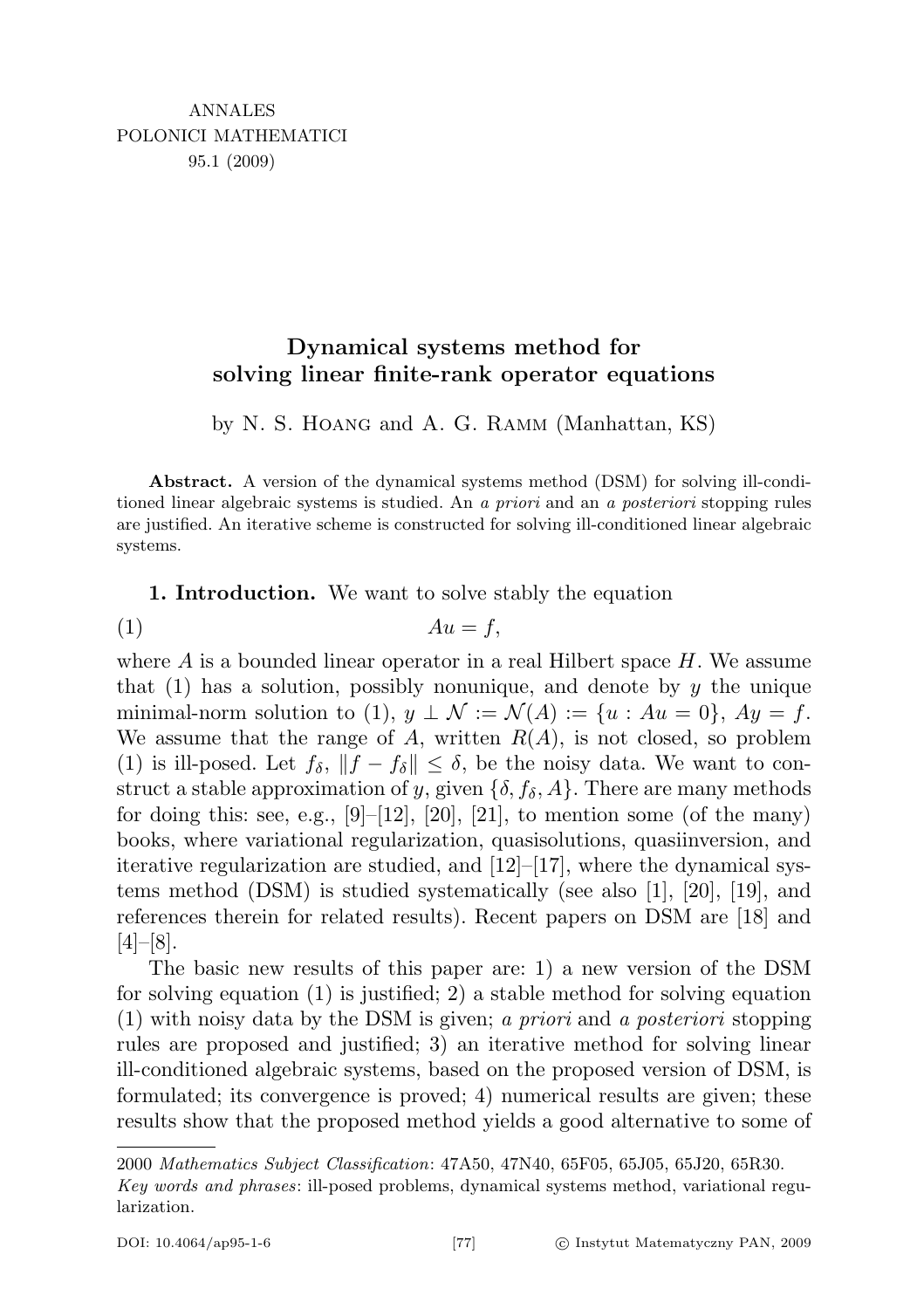the standard methods (e.g., to variational regularization, Landweber iterations, and some other methods).

The DSM version we study in this paper consists of solving the Cauchy problem

(2) 
$$
\dot{u}(t) = -P(Au(t) - f), \quad u(0) = u_0, \quad u_0 \perp \mathcal{N}, \quad \dot{u} := \frac{du}{dt},
$$

and proving the existence of the limit  $\lim_{t\to\infty} u(t) = u(\infty)$ , and the relation  $u(\infty) = y$ , i.e.,

(3) 
$$
\lim_{t \to \infty} ||u(t) - y|| = 0.
$$

Here P is a bounded operator such that  $T := PA \geq 0$  is selfadjoint and  $\mathcal{N}(T) = \mathcal{N}(A).$ 

For any linear (not necessarily bounded) operator A there exists a bounded operator P such that  $T = PA \geq 0$ . For example, if  $A = U|A|$ is the polar decomposition of A, then  $|A| := (A^*A)^{1/2}$  is a selfadjoint operator,  $T := |A| \geq 0$ , U is a partial isometry,  $||U|| = 1$ , and if  $P := U^*$ , then  $||P|| = 1$  and  $PA = T$ . Another choice of P, namely,  $P = (A^*A + aI)^{-1}A^*$ ,  $a = \text{const} > 0$ , is used in Section 3. For this choice  $Q := AP \geq 0$ .

If the noisy data  $f_\delta$  are given,  $||f_\delta - f|| \leq \delta$ , then we solve the problem

(4) 
$$
\dot{u}_{\delta}(t) = -P(Au_{\delta}(t) - f_{\delta}), \quad u_{\delta}(0) = u_0,
$$

and prove that, for a suitable stopping time  $t_{\delta}$ , and  $u_{\delta} := u_{\delta}(t_{\delta})$ , one has

(5) 
$$
\lim_{\delta \to 0} \|u_{\delta} - y\| = 0.
$$

An a priori and an a posteriori methods for choosing  $t_{\delta}$  are given.

In Section 2 these results are formulated and recipes for choosing  $t_{\delta}$  are proposed. In Section 3 a numerical example is presented.

**2. Formulation of results.** Suppose  $A: H \to H$  is a bounded linear operator in a real Hilbert space  $H$ . Assume that equation (1) has a solution, not necessarily unique. Denote by y the unique minimal-norm solution, i.e.,  $y \perp \mathcal{N} := \mathcal{N}(A)$ . Consider the DSM (2) where  $u_0 \perp \mathcal{N}$  is arbitrary. Define

$$
(6) \t\t T := PA, \tQ := AP.
$$

The unique solution to (2) is

(7) 
$$
u(t) = e^{-tT}u_0 + e^{-tT}\int_0^t e^{sT} ds Pf.
$$

Let us first show that any ill-posed linear equation (1) with exact data can be solved by the DSM. We assume below that  $P = (A^*A + aI)^{-1}A^*$ , where  $a = \text{const} > 0$ . With this choice of P one has  $\mathcal{N}(T) = \mathcal{N}(A)$  and  $||T|| \leq 1$ .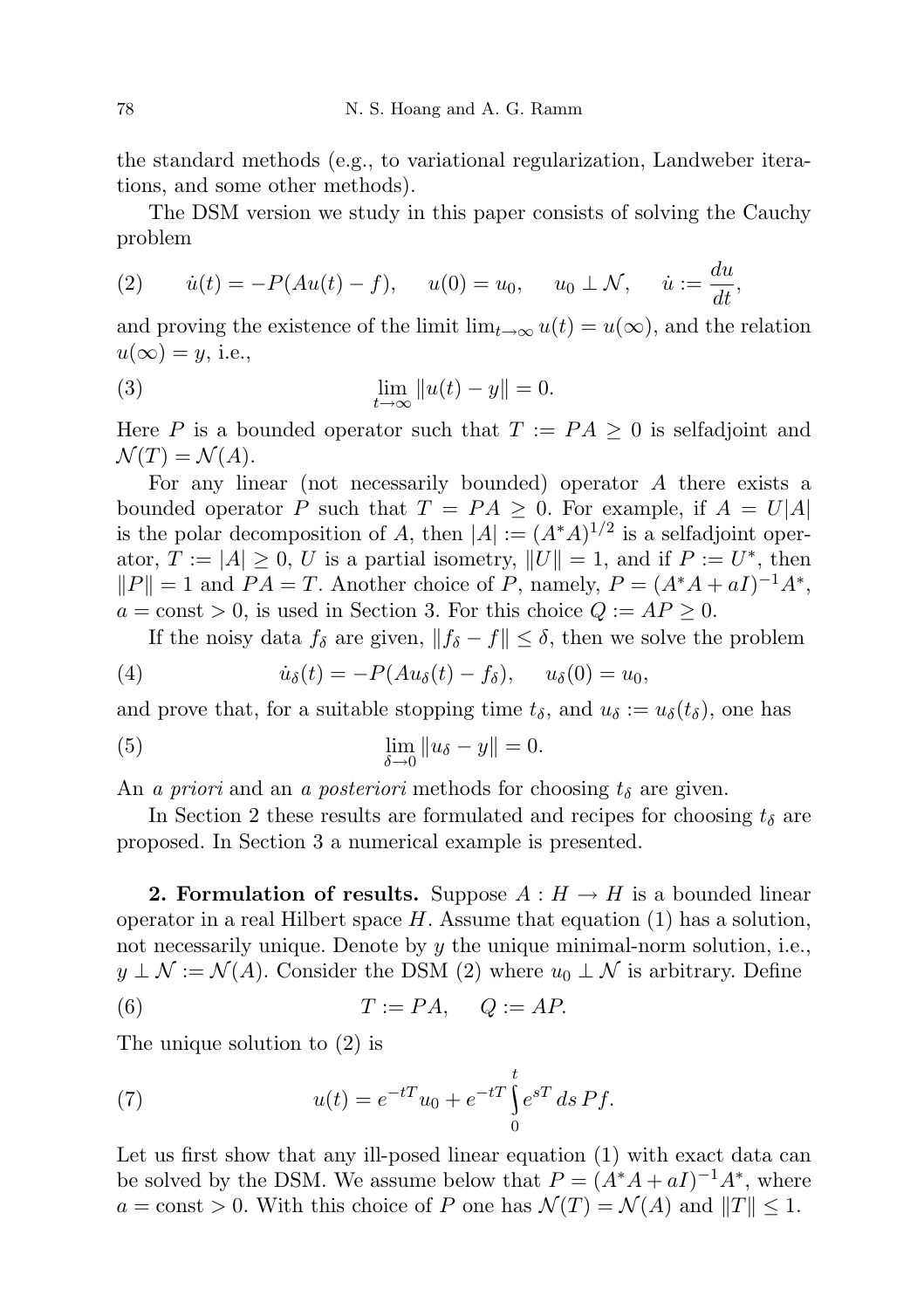**2.1.** *Exact data*. The following result is known (see [12]) but a short proof is included for completeness.

THEOREM 1. Suppose  $u_0 \perp \mathcal{N}$  and  $T^* = T \geq 0$ . Then problem (2) has a unique solution defined on  $[0, \infty)$ , and  $u(\infty) = y$ , where  $u(\infty) =$  $\lim_{t\to\infty}u(t).$ 

*Proof.* Set  $w := u(t) - y$  and  $w_0 := w(0) = u_0 - y$ . Note that  $w_0 \perp \mathcal{N}$ . One has

(8) 
$$
\dot{w} = -Tw, \quad T := PA, \quad w(0) = u_0 - y.
$$

The unique solution to (8) is  $w = e^{-tT}w_0$ . Thus,

$$
||w||^2 = \int_0^{||T||} e^{-2t\lambda} d\langle E_\lambda w_0, w_0 \rangle,
$$

where  $\langle u, v \rangle$  is the inner product in H, and  $E_{\lambda}$  is the resolution of the identity of  $T$ . Thus,

$$
||w(\infty)||^2 = \lim_{t \to \infty} \int_{0}^{||T||} e^{-2t\lambda} d\langle E_{\lambda} w_0, w_0 \rangle = ||P_N w_0||^2 = 0,
$$

where  $P_{\mathcal{N}} = E_0 - E_{-0}$  is the orthogonal projector onto  $\mathcal{N}$ . Theorem 1 is proved.

**2.2.** Noisy data  $f_{\delta}$ . Let us solve stably equation (1) assuming that f is not known, but  $f_\delta$ , the noisy data, are known, where  $||f_\delta - f|| \leq \delta$ . Consider the following DSM:

(9) 
$$
\dot{u}_{\delta} = -P(Au_{\delta} - f_{\delta}), \quad u_{\delta}(0) = u_0.
$$

Define

$$
w_{\delta} := u_{\delta} - y
$$
,  $T := PA$ ,  $w_{\delta}(0) = w_0 := u_0 - y \in \mathcal{N}^{\perp}$ .

We prove the following result:

THEOREM 2. If  $T = T^* \geq 0$ ,  $\lim_{\delta \to 0} t_{\delta} = \infty$ ,  $\lim_{\delta \to 0} t_{\delta} \delta = 0$ , and  $w_0 \in \mathcal{N}^{\perp}$ , then

$$
\lim_{\delta \to 0} \|w_{\delta}(t_{\delta})\| = 0.
$$

Proof. One has

(10) 
$$
\dot{w}_{\delta} = -Tw_{\delta} + \zeta_{\delta}, \quad \zeta_{\delta} = P(f_{\delta} - f), \quad ||\zeta_{\delta}|| \le ||P||\delta.
$$

The unique solution of (10) is

$$
w_{\delta}(t) = e^{-tT} w_{\delta}(0) + \int_{0}^{t} e^{-(t-s)T} \zeta_{\delta} ds.
$$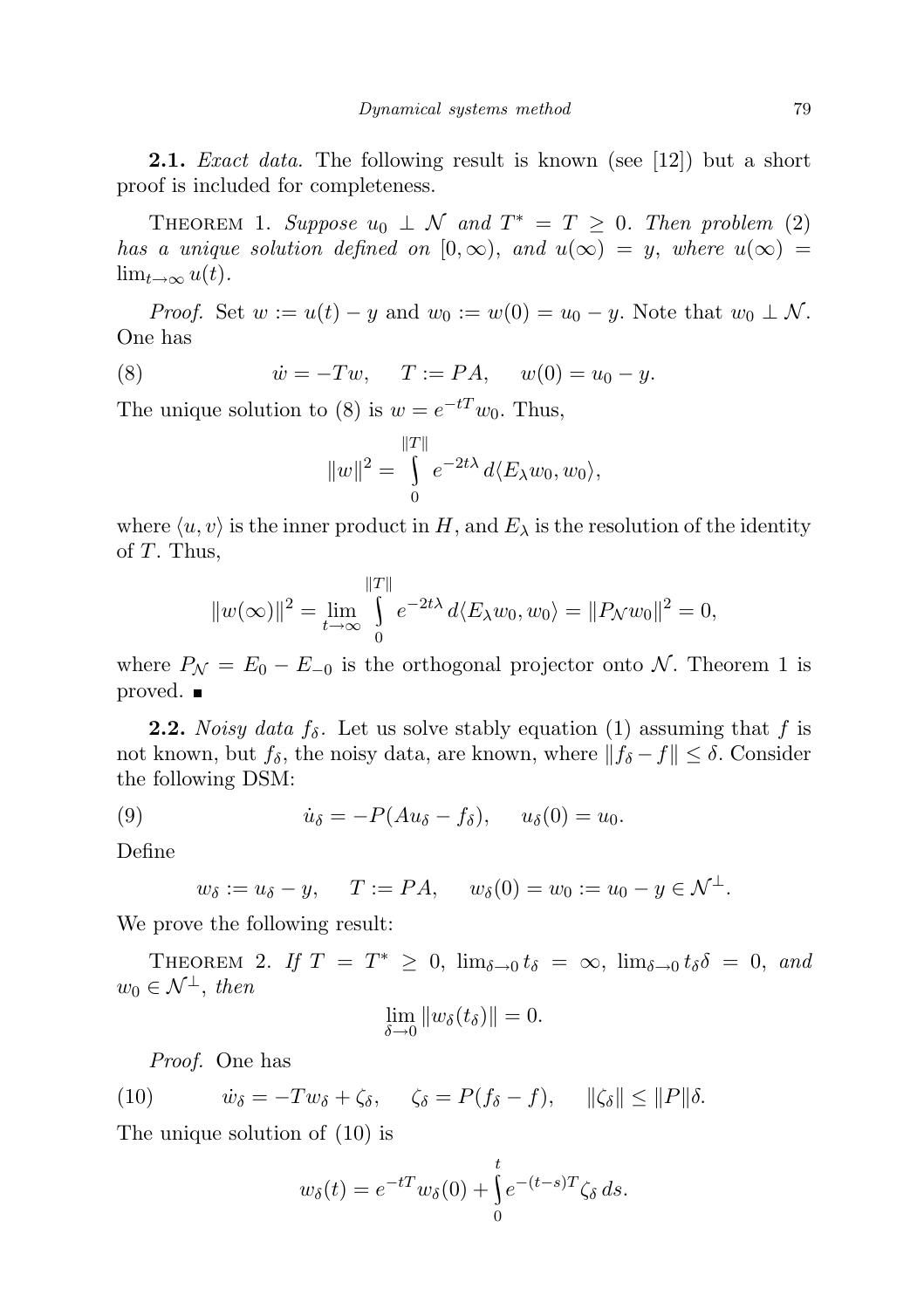Let us show that  $\lim_{\delta \to 0} ||w_{\delta}(t_{\delta})|| = 0$ . One has

(11) 
$$
\lim_{t \to \infty} ||w_{\delta}(t)|| \le \lim_{t \to \infty} ||e^{-tT}w_{\delta}(0)|| + \lim_{t \to \infty} \left\| \int_{0}^{t} e^{-(t-s)T} \zeta_{\delta} ds \right\|.
$$

Let  $E_{\lambda}$  be the resolution of the identity corresponding to T. One uses the spectral theorem to get

(12) 
$$
\int_{0}^{t} e^{-(t-s)T} ds \zeta_{\delta} = \int_{0}^{t} \int_{0}^{||T||} dE_{\lambda} \zeta_{\delta} e^{-(t-s)\lambda} ds = \int_{0}^{||T||} e^{-t\lambda} \frac{e^{t\lambda} - 1}{\lambda} dE_{\lambda} \zeta_{\delta}
$$

$$
= \int_{0}^{||T||} \frac{1 - e^{-t\lambda}}{\lambda} dE_{\lambda} \zeta_{\delta}.
$$

Note that

(13) 
$$
0 \le \frac{1 - e^{-t\lambda}}{\lambda} \le t, \quad \forall \lambda > 0, t \ge 0,
$$

since  $1 - x \le e^{-x}$  for  $x \ge 0$ . From (12) and (13), one obtains

(14) 
$$
\left\| \int_{0}^{t} e^{-(t-s)T} ds \zeta_{\delta} \right\|^{2} = \int_{0}^{\|T\|} \left| \frac{1 - e^{-t\lambda}}{\lambda} \right|^{2} d\langle E_{\lambda} \zeta_{\delta}, \zeta_{\delta} \rangle
$$

$$
\leq t^{2} \int_{0}^{\|T\|} d\langle E_{\lambda} \zeta_{\delta}, \zeta_{\delta} \rangle = t^{2} \|\zeta_{\delta}\|^{2}.
$$

This estimate also follows from the inequality  $||e^{-(t-s)T}|| \leq 1$ , which holds for  $T^* = T \ge 0$  and  $t \ge s$ . Indeed, one has  $\|\int_0^t e^{-(t-s)T} ds\| \le t$ , and estimate (14) follows.

Since  $\|\zeta_{\delta}\| \leq \|P\|\delta$ , from (11) and (14), one gets

$$
\lim_{\delta \to 0} \|w_{\delta}(t_{\delta})\| \le \lim_{\delta \to 0} (||e^{-t_{\delta}T}w_{\delta}(0)|| + t_{\delta} \delta||P||) = 0.
$$

Here we have used the relation

$$
\lim_{\delta \to 0} \|e^{-t_{\delta}T} w_{\delta}(0)\| = \|P_{\mathcal{N}} w_0\| = 0,
$$

where the last equality holds because  $w_0 \in \mathcal{N}^{\perp}$ . Theorem 2 is proved. ■

From Theorem 2, it follows that the relation

$$
t_{\delta} = \frac{C}{\delta \gamma}, \quad \gamma = \text{const}, \quad \gamma \in (0, 1),
$$

where  $C > 0$  is a constant, can be used as an *a priori* stopping rule, i.e., for such  $t_{\delta}$  one has

(15) 
$$
\lim_{\delta \to 0} \|u_{\delta}(t_{\delta}) - y\| = 0.
$$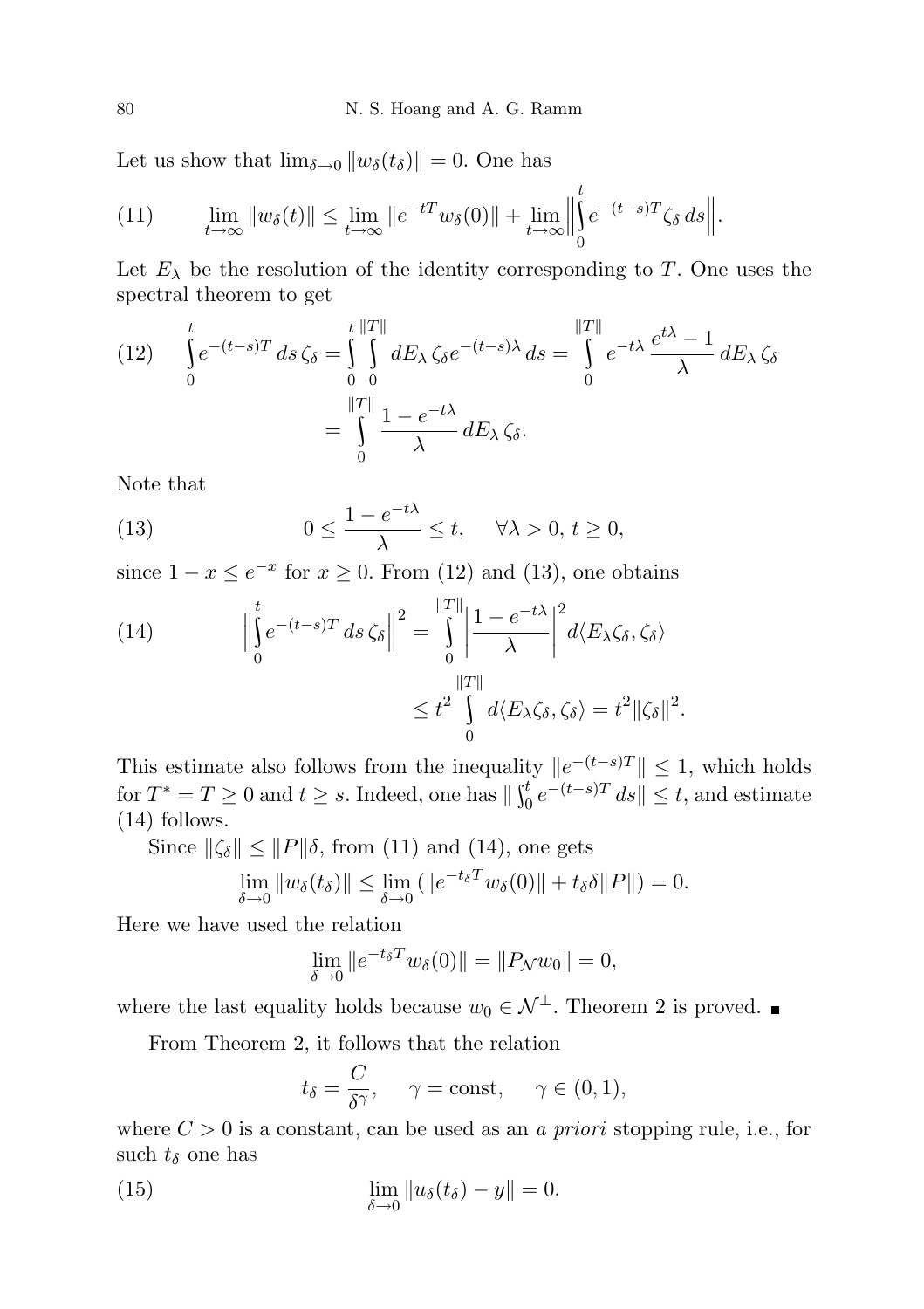**2.3.** Discrepancy principle. In this section we assume that  $A$  is a linear finite-rank operator. Thus, it is a bounded linear operator. Let us consider equation (1) with noisy data  $f_{\delta}$ , and a DSM of the form

(16) 
$$
\dot{u}_{\delta} = -P A u_{\delta} + P f_{\delta}, \quad u_{\delta}(0) = u_0,
$$

for solving this equation. Equation (16) has been used in Section 2.2. Recall that y denotes the minimal-norm solution of (1), and that  $\mathcal{N}(T) = \mathcal{N}(A)$ with our choice of P.

THEOREM 3. Let  $T := PA$  and  $Q := AP$ . Assume that  $||Au_0 - f_\delta|| > C\delta$ and  $Q = Q^* \geq 0$ ,  $T^* = T \geq 0$ , and T is a finite-rank operator. Then the solution  $t_{\delta}$  to the equation

(17) 
$$
h(t) := \|Au_{\delta}(t) - f_{\delta}\| = C\delta, \quad C = \text{const}, \quad C \in (1, 2),
$$

does exist, is unique,  $\lim_{\delta \to 0} t_{\delta} = \infty$ , and

(18) 
$$
\lim_{\delta \to 0} ||u_{\delta}(t_{\delta}) - y|| = 0,
$$

where  $y$  is the unique minimal-norm solution to  $(1)$ .

Proof. Define

$$
v_{\delta}(t) := Au_{\delta}(t) - f_{\delta}, \quad w(t) := u(t) - y, \quad w_0 := u_0 - y.
$$

One has

(19) 
$$
\frac{d}{dt} ||v_{\delta}(t)||^{2} = 2\langle A\dot{u}_{\delta}(t), Au_{\delta}(t) - f_{\delta} \rangle
$$

$$
= 2\langle A[-P(Au_{\delta}(t) - f_{\delta})], Au_{\delta}(t) - f_{\delta} \rangle
$$

$$
= -2\langle AP(Au_{\delta} - f_{\delta}), Au_{\delta} - f_{\delta} \rangle \leq 0,
$$

where the last inequality holds because  $AP = Q \geq 0$ . Thus,  $||v_{\delta}(t)||$  is a nonincreasing function.

Let us prove that equation (17) has a solution for  $C \in (1, 2)$ . One has the following commutation formulas:

$$
e^{-sT}P = Pe^{-sQ}, \quad Ae^{-sT} = e^{-sQ}A.
$$

Using these formulas and the representation

$$
u_{\delta}(t) = e^{-tT}u_0 + \int_0^t e^{-(t-s)T}Pf_{\delta} ds,
$$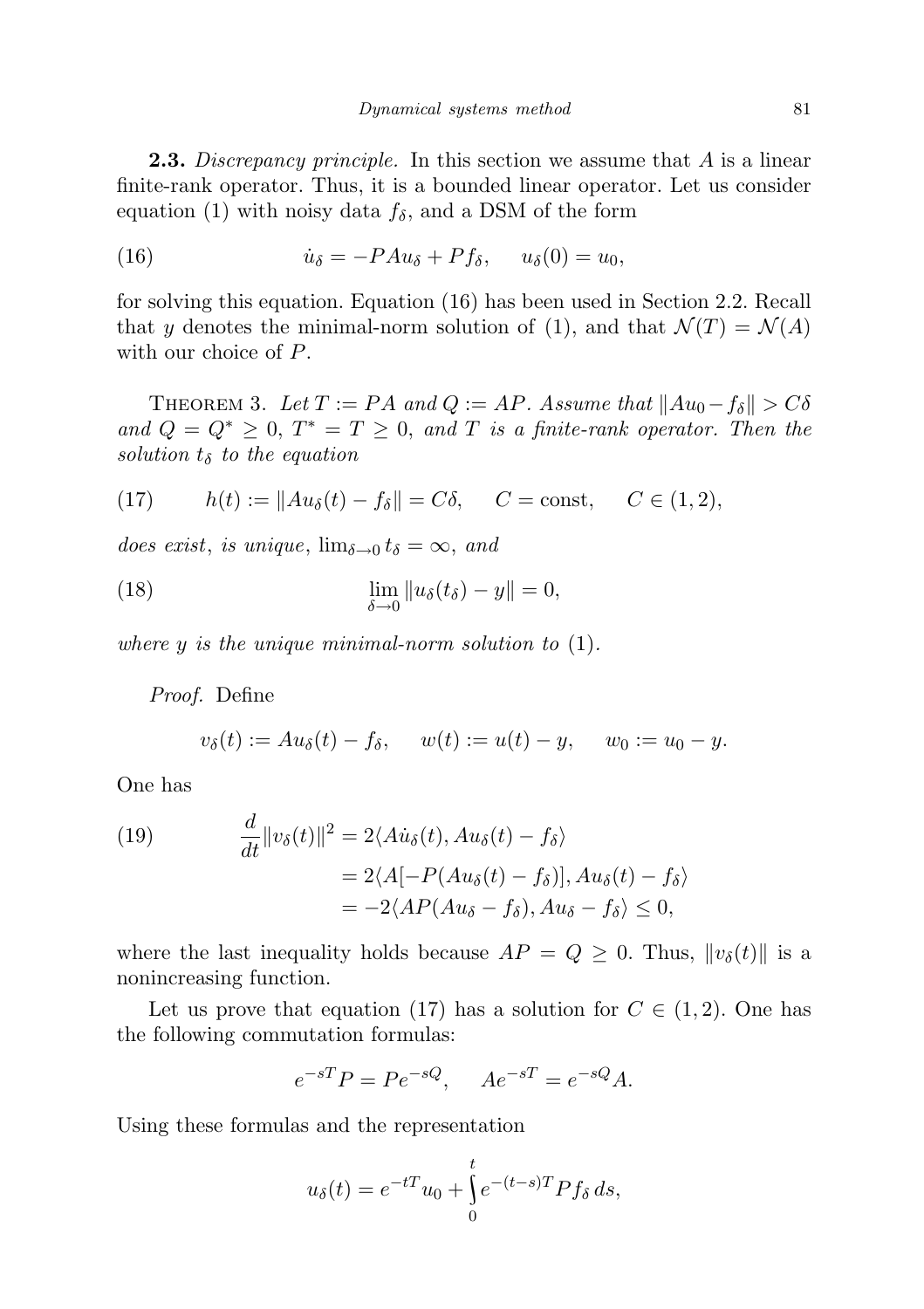one gets

(20) 
$$
v_{\delta}(t) = Au_{\delta}(t) - f_{\delta} = Ae^{-tT}u_{0} + A\int_{0}^{t} e^{-(t-s)T}Pf_{\delta} ds - f_{\delta}
$$

$$
= e^{-tQ}Au_{0} + e^{-tQ}\int_{0}^{t} e^{sQ} ds Qf_{\delta} - f_{\delta}
$$

$$
= e^{-tQ}A(u_{0} - y) + e^{-tQ}f + e^{-tQ}(e^{tQ} - I)f_{\delta} - f_{\delta}
$$

$$
= e^{-tQ}Au_{0} - e^{-tQ}f_{\delta} + e^{-tQ}f = e^{-tQ}Au_{0} - e^{-tQ}f_{\delta}.
$$

Note that

$$
\lim_{t \to \infty} e^{-tQ} A w_0 = \lim_{t \to \infty} A e^{-tT} w_0 = A P_N w_0 = 0.
$$

Here the continuity of  $A$  and the relation

$$
\lim_{t \to \infty} e^{-tT} w_0 = \lim_{t \to \infty} \int_{0}^{\|T\|} e^{-st} dE_s w_0 = (E_0 - E_{-0})w_0 = P_N w_0
$$

were used. Therefore,

(21) 
$$
\lim_{t \to \infty} ||v_{\delta}(t)|| = \lim_{t \to \infty} ||e^{-tQ}(f - f_{\delta})|| \le ||f - f_{\delta}|| \le \delta,
$$

where  $||e^{-tQ}|| \leq 1$  because  $Q \geq 0$ . The function  $h(t)$  is continuous on  $[0, \infty)$ ,  $h(0) = ||Au_0 - f_\delta|| > C\delta$  and  $h(\infty) \leq \delta$ . Thus, equation (17) must have a solution  $t_{\delta}$ .

Let us prove the uniqueness of  $t_{\delta}$ . If  $t_{\delta}$  is nonunique, then without loss of generality we can assume that there exists  $t_1 > t_\delta$  such that  $||Au_\delta(t_1)-f_\delta|| =$ Cδ. Since  $||v_\delta(t)||$  is nonincreasing and  $||v_\delta(t_\delta)|| = ||v_\delta(t_1)||$ , one has

$$
||v_\delta(t)|| = ||v_\delta(t_\delta)||, \quad \forall t \in [t_\delta, t_1].
$$

Thus,

(22) 
$$
\frac{d}{dt}||v_{\delta}(t)||^{2} = 0, \quad \forall t \in (t_{\delta}, t_{1}).
$$

Using  $(19)$  and  $(22)$  one obtains

 $\parallel$ √  $\overline{AP}\left(A u_{\delta}(t) - f_{\delta}\right)\Vert^{2} = \langle AP(A u_{\delta}(t) - f_{\delta}), A u_{\delta}(t) - f_{\delta} \rangle = 0, \quad \forall t \in [t_{\delta}, t_{1}],$ where  $\sqrt{AP} = Q^{1/2} \ge 0$  is well defined since  $Q = Q^* \ge 0$ . This implies that  $Q^{1/2}(Au_{\delta}-f_{\delta})=0.$  Thus

(23) 
$$
Q(Au_{\delta}(t) - f_{\delta}) = 0, \quad \forall t \in [t_{\delta}, t_1].
$$

From (20) one gets

(24) 
$$
v_{\delta}(t) = Au_{\delta}(t) - f_{\delta} = e^{-tQ}Au_0 - e^{-tQ}f_{\delta}.
$$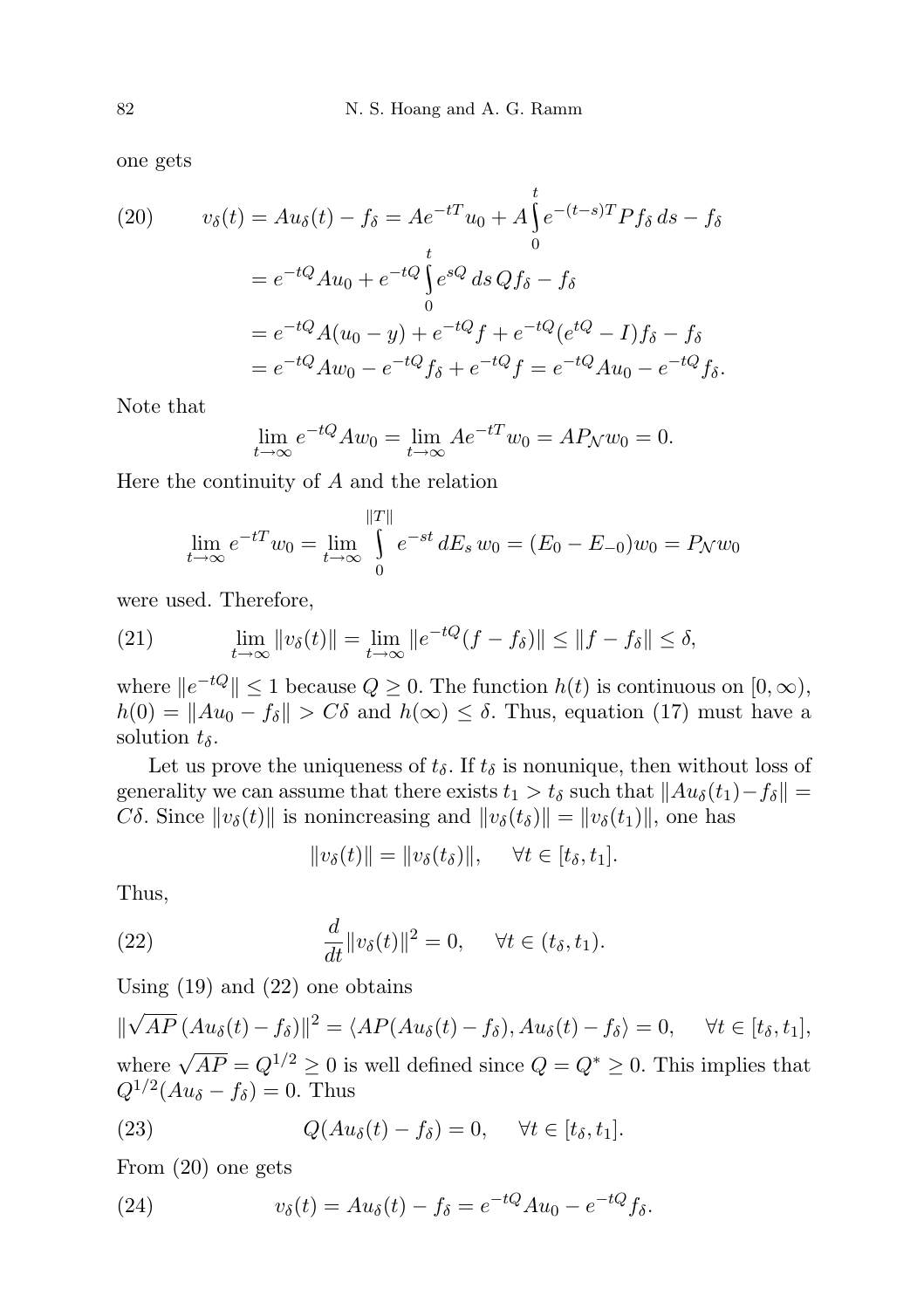Since  $Qe^{-tQ} = e^{-tQ}Q$  and  $e^{-tQ}$  is an isomorphism, equalities (23) and (24) imply

$$
Q(Au_0 - f_\delta) = 0.
$$

This and (24) imply

$$
AP(Au_{\delta}(t) - f_{\delta}) = e^{-tQ}(QAu_0 - Qf_{\delta}) = 0, \quad t \ge 0.
$$

Hence (19) yields

(25) 
$$
\frac{d}{dt}||v_{\delta}||^{2} = 0, \quad t \ge 0.
$$

Consequently,

$$
C\delta < \|Au_{\delta}(0) - f_{\delta}\| = \|v_{\delta}(0)\| = \|v_{\delta}(t_{\delta})\| = \|Au_{\delta}(t_{\delta}) - f_{\delta}\| = C\delta.
$$

This is a contradiction which proves the uniqueness of  $t_{\delta}$ .

Let us prove (18). First, we have the following estimate:

(26) 
$$
||Au(t_\delta) - f|| \le ||Au(t_\delta) - Au_\delta(t_\delta)|| + ||Au_\delta(t_\delta) - f_\delta|| + ||f_\delta - f||
$$

$$
\le ||e^{-t_\delta Q} \int_0^{t_\delta} e^{sQ} Q ds || ||f_\delta - f|| + C\delta + \delta,
$$

where  $u(t)$  solves (2) and  $u_{\delta}(t)$  solves (9). One uses the inequality

$$
\left\|e^{-t_{\delta}Q}\int\limits_{0}^{t_{\delta}}e^{sQ}Q\,ds\right\| = \|I - e^{-t_{\delta}Q}\| \le 2,
$$

and concludes from (26) that

(27) 
$$
\lim_{\delta \to 0} \|Au(t_{\delta}) - f\| = 0.
$$

Secondly, we claim that

$$
\lim_{\delta\to 0}t_\delta=\infty.
$$

Suppose the contrary. Then there exist  $t_0 > 0$  and a sequence  $(t_{\delta_n})_{n=1}^{\infty}$  with  $t_{\delta_n} < t_0$  and  $\lim_{n \to \infty} \delta_n = 0$  such that

(28) 
$$
\lim_{n \to \infty} ||Au(t_{\delta_n}) - f|| = 0.
$$

Analogously to (19), one proves that

$$
\frac{d}{dt}||v||^2 \le 0,
$$

where  $v(t) := Au(t) - f$ . Thus,  $||v(t)||$  is nonincreasing. This and (28) imply the relation  $||v(t_0)|| = ||Au(t_0) - f|| = 0$ . Thus,

$$
0 = v(t_0) = e^{-t_0 Q} A(u_0 - y).
$$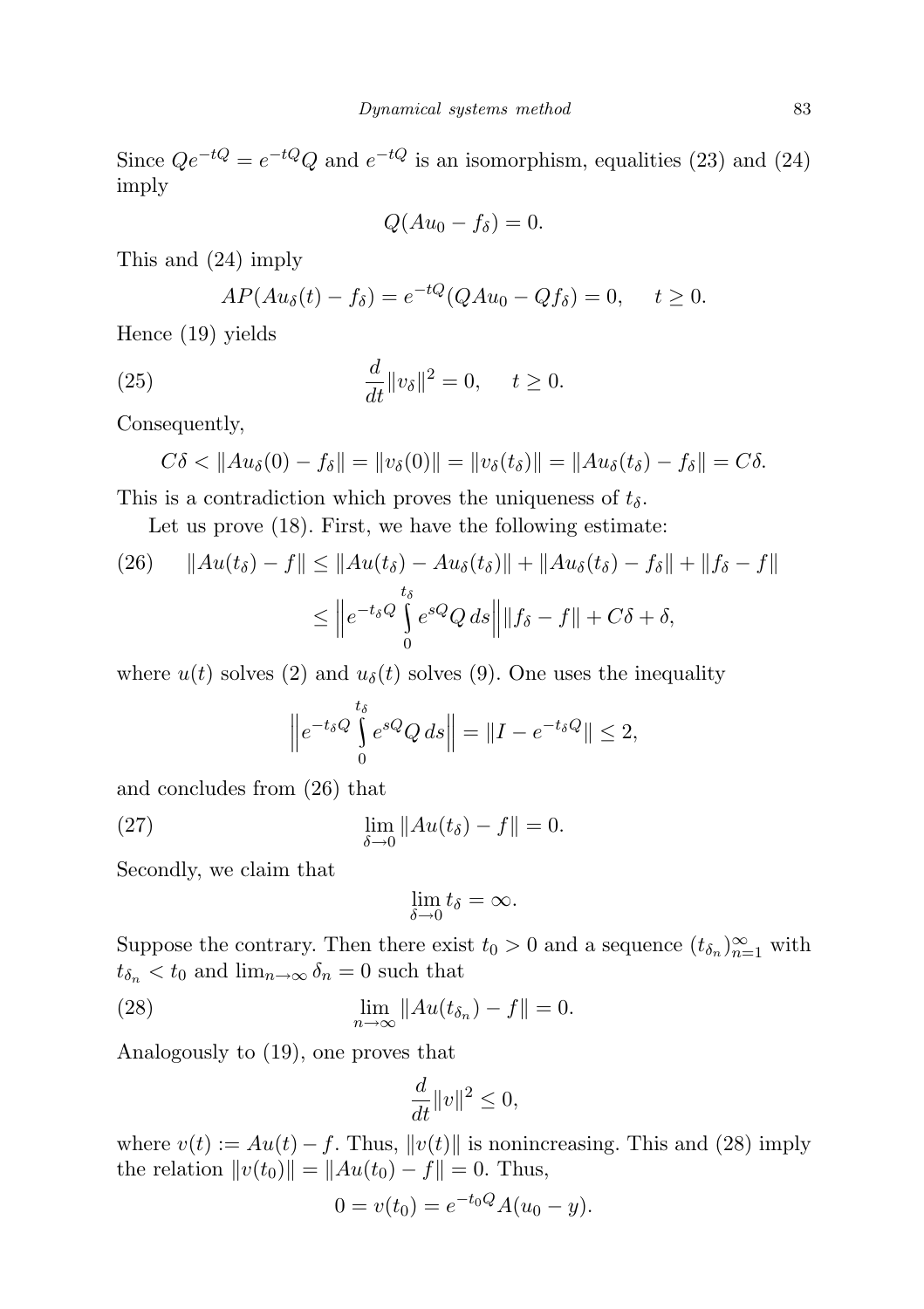Therefore  $A(u_0 - y) = e^{t_0 Q} e^{-t_0 Q} A(u_0 - y) = 0$ , so  $u_0 - y \in \mathcal{N}$ . Since  $u_0 - y \in \mathcal{N}^{\perp}$ , it follows that  $u_0 = y$ . This is a contradiction because

$$
C\delta \le \|Au_0 - f_\delta\| = \|f - f_\delta\| \le \delta, \quad 1 < C < 2.
$$

Thus,

(29) 
$$
\lim_{\delta \to 0} t_{\delta} = \infty.
$$

To continue the proof of (18), notice that, from (20) and the relation  $||Au_{\delta}(t_{\delta}) - f_{\delta}|| = C\delta$ , one has

$$
(30) \quad C\delta t_{\delta} = ||t_{\delta}e^{-t_{\delta}Q}Aw_0 - t_{\delta}e^{-t_{\delta}Q}(f_{\delta} - f)||
$$
  

$$
\leq ||t_{\delta}e^{-t_{\delta}Q}Aw_0|| + ||t_{\delta}e^{-t_{\delta}Q}(f_{\delta} - f)|| \leq ||t_{\delta}e^{-t_{\delta}Q}Aw_0|| + t_{\delta}\delta.
$$

We claim that

(31) 
$$
\lim_{\delta \to 0} t_{\delta} e^{-t_{\delta} Q} A w_0 = \lim_{\delta \to 0} t_{\delta} A e^{-t_{\delta} T} w_0 = 0.
$$

Observe that (31) holds if  $T \geq 0$  has finite rank, and  $w_0 \in \mathcal{N}^{\perp}$ . It also holds if  $T \geq 0$  is compact and the Fourier coefficients  $w_{0j} := \langle w_0, \phi_j \rangle$ ,  $T\phi_j = \lambda_j \phi_j$ , decay sufficiently fast. In this case

$$
||Ae^{-tT}w_0||^2 \le ||T^{1/2}e^{-tT}w_0||^2
$$
  
= 
$$
\sum_{j=1}^{\infty} \lambda_j e^{-2\lambda_j t} |w_{0j}|^2 =: S = o(1/t^2), \quad t \to \infty,
$$

provided that  $\sum_{j=1}^{\infty} |w_{0j}| \lambda_j^{-2} < \infty$ . Indeed,

$$
S = \sum_{\lambda_j \le 1/t^{2/3}} + \sum_{\lambda_j > 1/t^{2/3}} =: S_1 + S_2.
$$

One has

$$
S_1 \le \frac{1}{t^2} \sum_{\lambda_j \le t^{-2/3}} \frac{|w_{0j}|^2}{\lambda_j^2} = o(1/t^2), \quad S_2 \le ce^{-2t^{1/3}} = o\left(\frac{1}{t^2}\right), \quad t \to \infty,
$$

where  $c > 0$  is a constant.

From (31) and (30), one gets

$$
0 \le \lim_{\delta \to 0} (C - 1)\delta t_{\delta} \le \lim_{\delta \to 0} ||t_{\delta} e^{-t_{\delta}Q} A w_0|| = 0.
$$

Thus,

(32) 
$$
\lim_{\delta \to 0} \delta t_{\delta} = 0.
$$

Now, the desired conclusion (18) follows from (29), (32) and Theorem 2. Theorem 3 is proved.  $\blacksquare$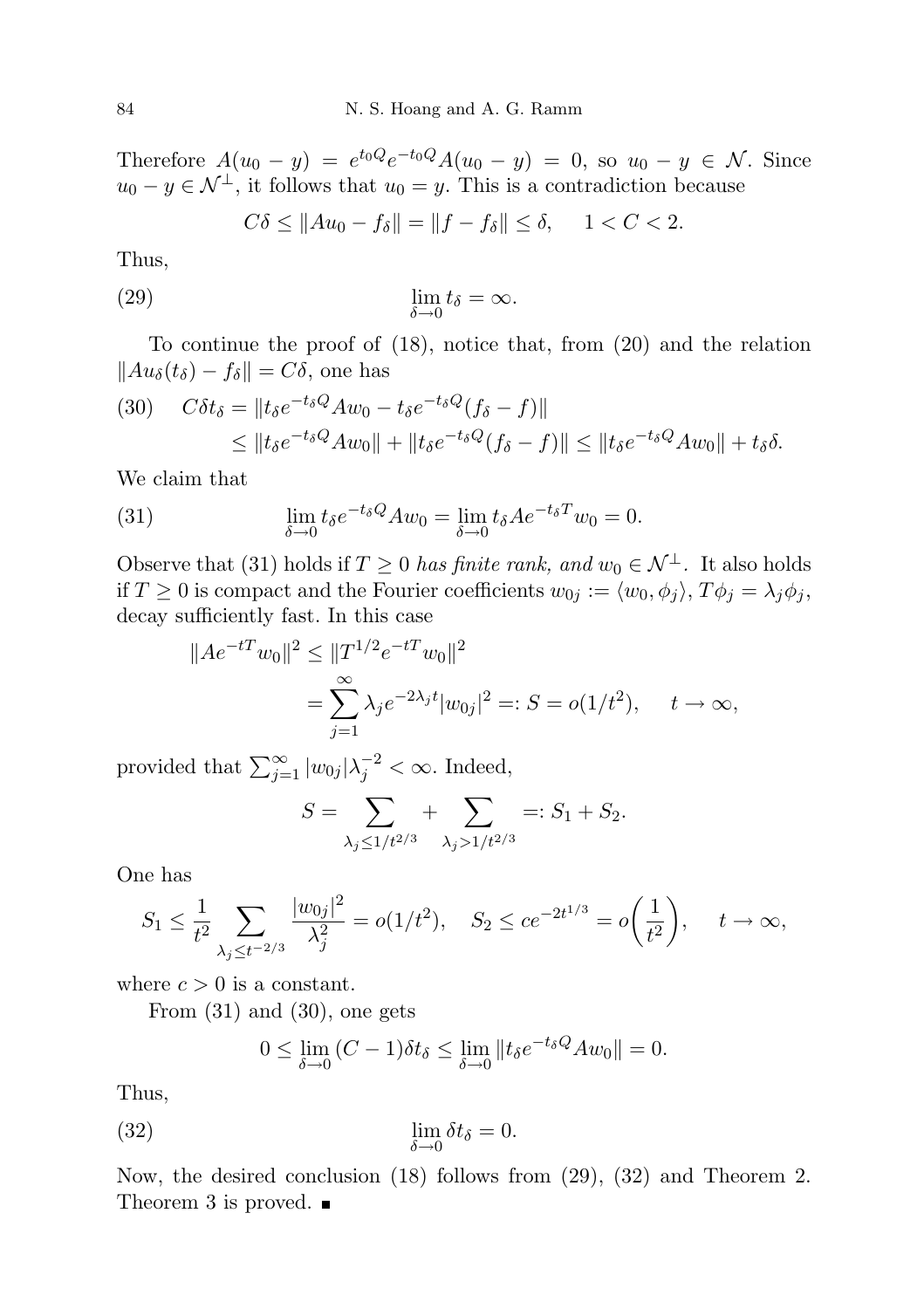**2.4.** An *iterative scheme*. Let us solve stably equation (1) assuming that f is not known, but  $f_{\delta}$ , the noisy data, are known, where  $||f_{\delta} - f|| \leq \delta$ . Consider the following discrete version of the DSM:

(33) 
$$
u_{n+1,\delta} = u_{n,\delta} - hP(Au_{n,\delta} - f_{\delta}), \quad u_{\delta,0} = u_0.
$$

Define  $u_n := u_{n,\delta}$  when  $\delta \neq 0$ , and set

$$
w_n := u_n - y
$$
,  $T := PA$ ,  $w_0 := u_0 - y \in \mathcal{N}^{\perp}$ .

Let  $n = n_{\delta}$  be the stopping rule for iterations (33). Let us prove the following result:

THEOREM 4. Assume that  $T = T^* \geq 0$ ,  $h||T|| < 2$ ,  $\lim_{\delta \to 0} n_{\delta} h = \infty$ ,  $\lim_{\delta \to 0} n_{\delta} h \delta = 0$ , and  $w_0 \in \mathcal{N}^{\perp}$ . Then

(34) 
$$
\lim_{\delta \to 0} ||w_{n_{\delta}}|| = \lim_{\delta \to 0} ||u_{n_{\delta}} - y|| = 0.
$$

Proof. One has

(35) 
$$
w_{n+1} = w_n - hTw_n + h\zeta_{\delta}, \quad w_0 = u_0 - y, \n\zeta_{\delta} = P(f_{\delta} - f), \quad ||\zeta_{\delta}|| \le ||P||\delta.
$$

The unique solution of (35) is

$$
w_{n+1} = (I - hT)^{n+1}w_0 + h\sum_{i=0}^{n} (I - hT)^i \zeta_{\delta}.
$$

We show that  $\lim_{\delta \to 0} ||w_{n_{\delta}}|| = 0$ . One has

(36) 
$$
||w_n|| \le ||(I - hT)^n w_0|| + ||h \sum_{i=0}^{n-1} (I - hT)^i \zeta_{\delta}||.
$$

Let  $E_{\lambda}$  be the resolution of the identity corresponding to T. One uses the spectral theorem to get

$$
(37) \quad h \sum_{i=0}^{n-1} (I - hT)^i = h \sum_{i=0}^{n-1} \int_{0}^{||T||} (1 - h\lambda)^i \, dE_\lambda = h \int_{0}^{||T||} \frac{1 - (1 - \lambda h)^n}{1 - (1 - h\lambda)} \, dE_\lambda
$$

$$
= \int_{0}^{||T||} \frac{1 - (1 - \lambda h)^n}{\lambda} \, dE_\lambda.
$$

Note that

(38) 
$$
0 \le \frac{1 - (1 - h\lambda)^n}{\lambda} \le hn, \quad \forall \lambda > 0, t \ge 0,
$$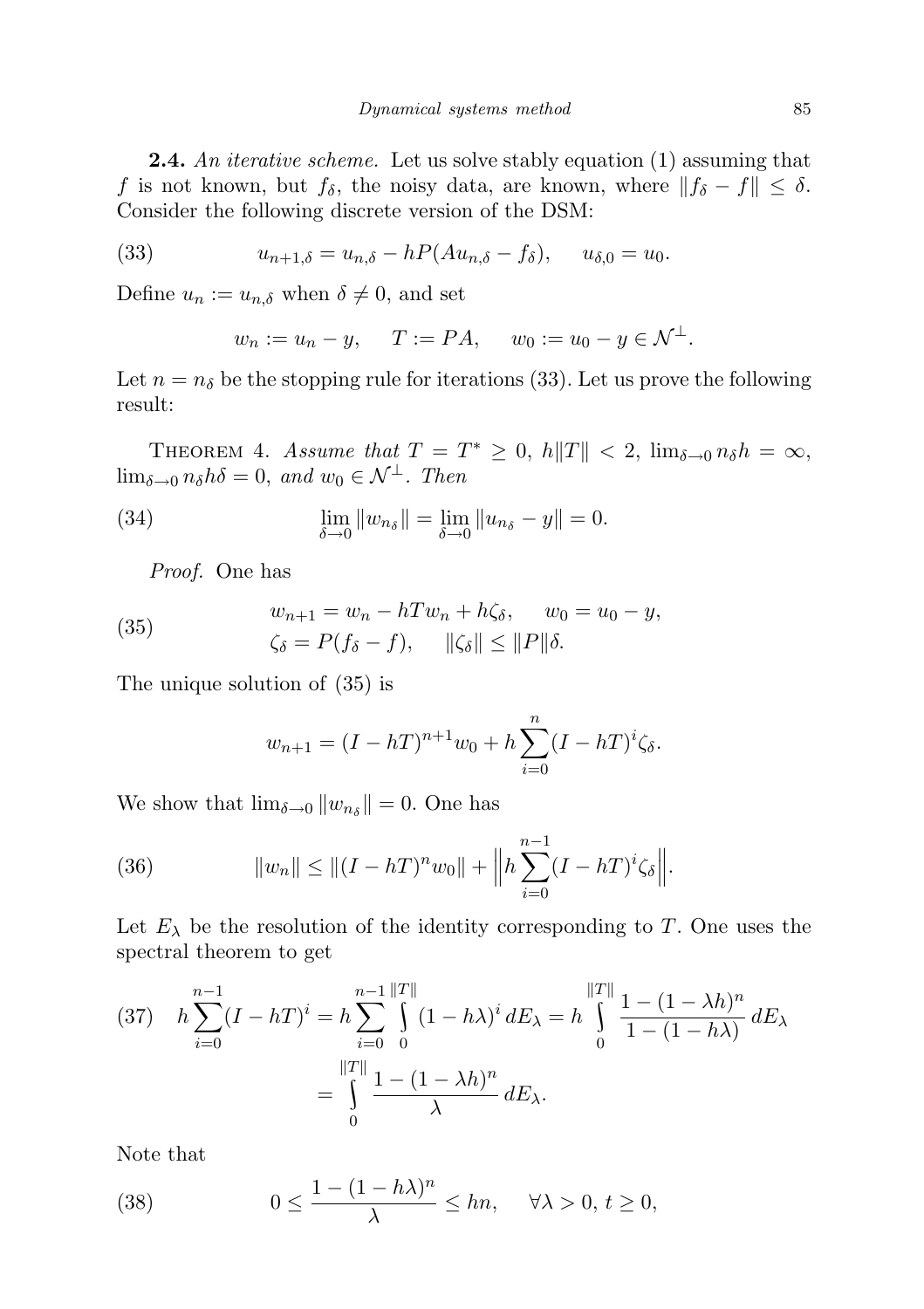since  $1 - (1 - \alpha)^n \le \alpha n$  for all  $\alpha \in [0, 2]$ . From (37) and (38), one obtains

(39) 
$$
\left\|h\sum_{i=0}^{n-1} (I - hT)^i \zeta_{\delta}\right\|^2 = \int_0^{\|T\|} \left|\frac{1 - (1 - \lambda h)^n}{\lambda}\right|^2 d\langle E_{\lambda} \zeta_{\delta}, \zeta_{\delta}\rangle
$$

$$
\leq (hn)^2 \int_0^{\|T\|} d\langle E_{\lambda} \zeta_{\delta}, \zeta_{\delta}\rangle = (nh)^2 \|\zeta_{\delta}\|^2.
$$

Alternatively, this estimate follows from the inequality  $\|(I - hT)^i\| \leq 1$ , provided that  $0 \le hT < 2$ . Indeed, in this case  $\|\sum_{i=0}^{n-1} (I - hT)^i\| \le n$ , and this implies (39).

Since  $\|\zeta_{\delta}\| \leq \|P\|\delta$ , from (36) and (39), one gets

$$
\lim_{\delta \to 0} \|w_{n_{\delta}}\| \le \lim_{\delta \to 0} (\|(I - hT)^{n_{\delta}} w_{\delta}(0)\| + hn_{\delta} \delta \|P\|) = 0.
$$

Here we have used the relation

$$
\lim_{\delta \to 0} \|(I - hT)^{n_{\delta}} w_{\delta}(0)\| = \|P_{\mathcal{N}} w_0\| = 0,
$$

and the last equality holds because  $w_0 \in \mathcal{N}^{\perp}$ . Theorem 4 is proved.

From Theorem 4, it follows that the relation

$$
n_{\delta} = \frac{C}{h\delta^{\gamma}}, \quad \gamma = \text{const}, \, \gamma \in (0,1),
$$

where  $C > 0$  is a constant, can be used as an *a priori* stopping rule, i.e., for such  $n_{\delta}$  one has

(40) 
$$
\lim_{\delta \to 0} \|u_{n_{\delta}} - y\| = 0.
$$

**2.5.** An iterative scheme with a stopping rule based on a discrepancy *principle.* In this section we assume that  $A$  is a finite-rank linear operator. Thus, it is a bounded linear operator. Let us consider equation (1) with noisy data  $f_{\delta}$ , and a DSM of the form

(41) 
$$
u_{n+1} = u_n - hP(Au_n - f_\delta), \quad u_n|_{n=0} = u_0,
$$

for solving this equation. Here  $u_0$  is an arbitrary initial approximation. Equation  $(41)$  has been used in Section 2.4. Recall that y denotes the minimalnorm solution of equation (1). An example of a choice of  $P$  is given in Section 3.

Note that  $\mathcal{N} := \mathcal{N}(T) = \mathcal{N}(A)$ .

THEOREM 5. Let  $T := PA$  and  $Q := AP$ . Assume that  $||Au_0 - f_\delta|| > C\delta$ ,  $Q = Q^* \geq 0, T^* = T \geq 0, h||T|| < 2, h||Q|| < 2, and T$  is a finite-rank operator. Then there exists a unique  $n_{\delta}$  such that

(42) 
$$
||Au_{n_{\delta}} - f_{\delta}|| \leq C\delta < ||Au_{n_{\delta}-1} - f_{\delta}||
$$
,  $C = \text{const}, C \in (1, 2)$ .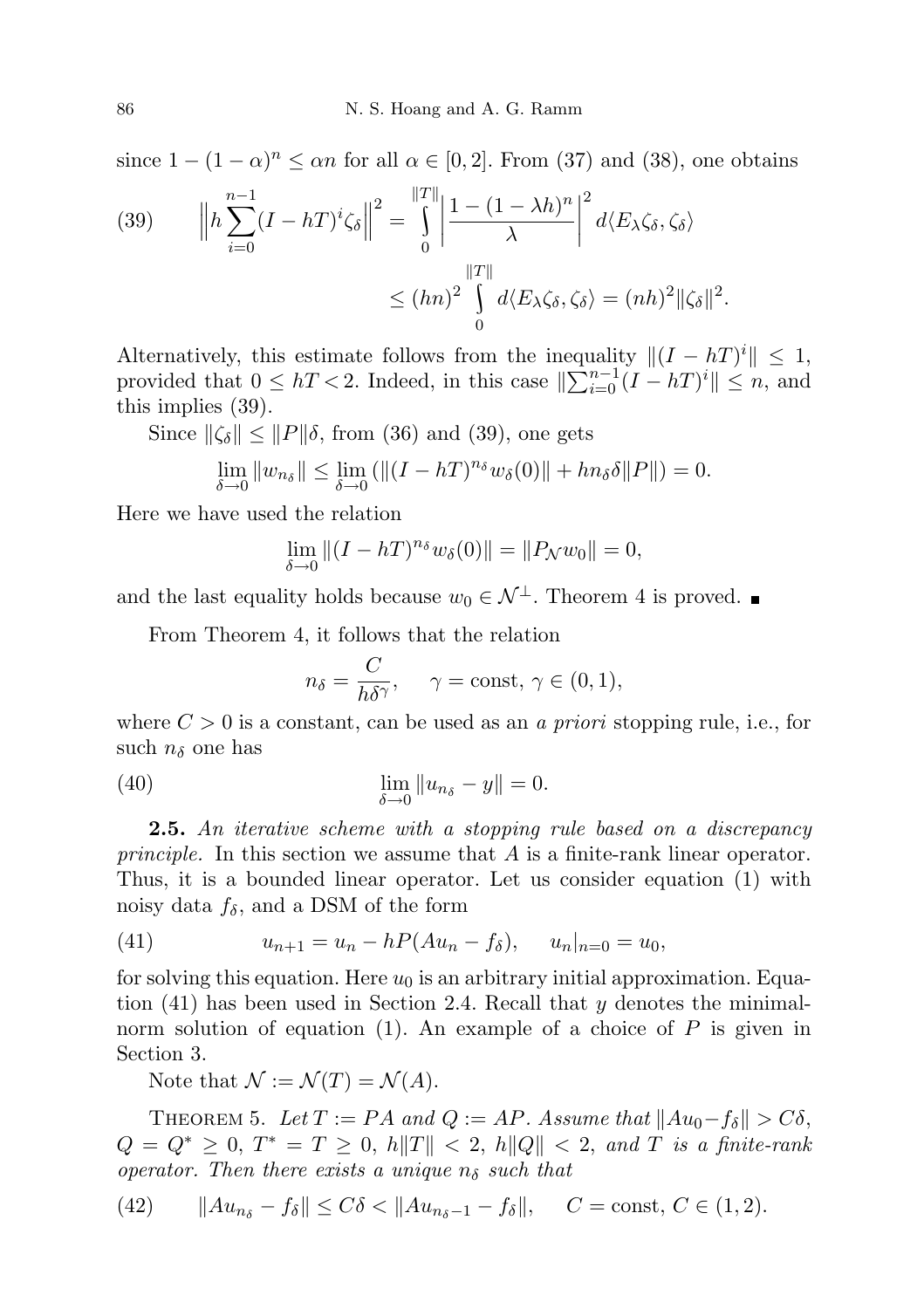For this  $n_{\delta}$  one has

(43)  $\lim_{\delta \to 0} ||u_{n_{\delta}} - y|| = 0.$ 

Proof. Define

 $v_n := Au_n - f_\delta, \quad w_n := u_n - y, \quad w_0 := u_0 - y.$ 

From (41), one gets

$$
v_{n+1} = Au_{n+1} - f_{\delta} = Au_n - f_{\delta} - hAP(Au_n - f_{\delta}) = v_n - hQv_n.
$$

This implies

(44) 
$$
||v_{n+1}||^2 - ||v_n||^2 = \langle v_{n+1} - v_n, v_{n+1} + v_n \rangle
$$

$$
= \langle -hQv_n, v_n - hQv_n + v_n \rangle
$$

$$
= -\langle v_n, hQ(2 - hQ)v_n \rangle \le 0
$$

where the last inequality holds because  $AP = Q \geq 0$  and  $||hQ|| < 2$ . Thus,  $(||v_n||)_{n=1}^{\infty}$  is a nonincreasing sequence.

Let us prove that equation (42) has a solution for  $C \in (1, 2)$ . One has the following commutation formulas:

$$
(I - hT)nP = P(I - hQ)n, A(I - hT)n = (I - hQ)nA.
$$

Using these formulas, the representation

$$
u_n = (I - hT)^n u_0 + h \sum_{i=0}^{n-1} (I - hT)^i P f_\delta,
$$

and the identity  $(I - B) \sum_{i=0}^{n-1} B^i = I - B^n$ , with  $B = I - hQ$ ,  $I - B = hQ$ , one gets

(45) 
$$
v_n = Au_n - f_\delta = A(I - hT)^n u_0 + Ah \sum_{i=0}^{n-1} (I - hT)^i P f_\delta - f_\delta
$$

$$
= (I - hQ)^n A u_0 + \sum_{i=0}^{n-1} (I - hQ)^i hQ f_\delta - f_\delta
$$

$$
= (I - hQ)^n A u_0 - (I - (I - hQ)^n) f_\delta - f_\delta
$$

$$
= (I - hQ)^n (Au_0 - f) + (I - hQ)^n (f - f_\delta)
$$

$$
= (I - hQ)^n A w_0 + (I - hQ)^n (f - f_\delta).
$$

Let  $V := hQ$ . If  $V = V^* \geq 0$  is an operator with  $||V|| \leq 2$ , then  $||I - V|| =$  $\sup_{0 \le s \le 2} |1 - s| \le 1$ . Thus,  $||I - hQ|| \le 1$ .

Note that

$$
\lim_{n \to \infty} (I - hQ)^n A w_0 = \lim_{n \to \infty} A (I - hT)^n w_0 = A P_N w_0 = 0,
$$

where  $P_N$  is the orthoprojection onto the null-space N of the operator T,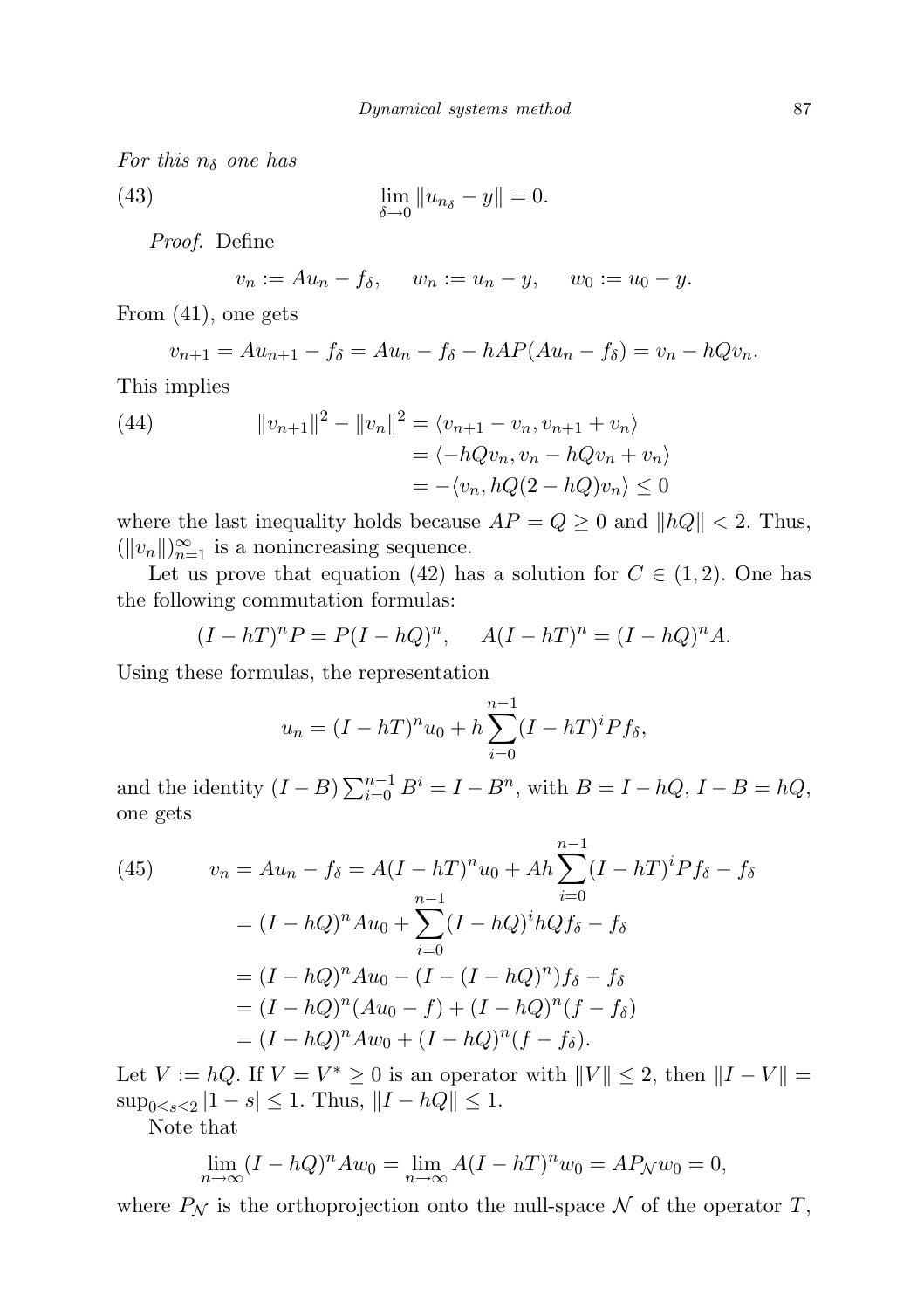and where the continuity of A and the relation

$$
\lim_{n \to \infty} (I - hT)^n w_0 = \lim_{n \to \infty} \int_0^{\|T\|} (1 - sh)^n dE_s w_0 = (E_0 - E_{-0})w_0 = P_N w_0
$$

for  $0 \leq sh < 2$  were used. Therefore,

(46) 
$$
\lim_{n \to \infty} ||v_{\delta}(t)|| = \lim_{n \to \infty} ||(I - hQ)^{n}(f - f_{\delta})|| \le ||f - f_{\delta}|| \le \delta,
$$

where  $||I - hQ|| \le 1$  because  $Q \ge 0$  and  $||hQ|| < 2$ . The sequence  ${||v_n||}_{n=1}^{\infty}$ is nonincreasing with  $||v_0|| > C\delta$  and  $\lim_{n\to\infty} ||v_n|| \leq \delta$ . Thus, there exists  $n_{\delta} > 0$  such that (42) holds.

Let us prove (43). Let  $u_{n,0}$  be the sequence defined by the relations

$$
u_{n+1,0} = u_{n,0} - hP(Au_{n,0} - f), \quad u_{0,0} = u_0.
$$

First, we have the following estimate:

(47) 
$$
||Au_{n_{\delta},0} - f|| \le ||Au_{n_{\delta}} - Au_{n_{\delta},0}|| + ||Au_{n_{\delta}} - f_{\delta}|| + ||f_{\delta} - f||
$$

$$
\le ||\sum_{i=0}^{n_{\delta}-1} (I - hQ)^{i}hQ|| ||f_{\delta} - f|| + C\delta + \delta.
$$

Since  $0 \leq hQ < 2$ , one has  $||I - hQ|| \leq 1$ . This implies

$$
\Big\|\sum_{i=0}^{n_{\delta}-1} (I - hQ)^{i} hQ\Big\| = \|I - (I - hQ)^{n_{\delta}}\| \le 2,
$$

and one concludes from (47) that

(48) 
$$
\lim_{\delta \to 0} \|Au_{n_{\delta},0} - f\| = 0.
$$

Secondly, we claim that

$$
\lim_{\delta \to 0} h n_{\delta} = \infty.
$$

Suppose the contrary. Then there exist  $n_0 > 0$  and a sequence  $(n_{\delta_n})_{n=1}^{\infty}$  with  $n_{\delta_n}$  <  $n_0$  such that

(49) 
$$
\lim_{n \to \infty} ||Au_{n_{\delta},0} - f|| = 0.
$$

Analogously to (44), one proves that

$$
||v_{n,0}|| \le ||v_{n-1,0}||,
$$

where  $v_{n,0} = Au_{n,0} - f$ . Thus, the sequence  $||v_{n,0}||$  is nonincreasing. This and (49) imply the relation  $||v_{n_0,0}|| = ||Au_{n_0,0} - f|| = 0$ . Thus,

$$
0 = v_{n_0,0} = (I - hQ)^{n_0} A(u_0 - y).
$$

This implies  $A(u_0 - y) = (I - hQ)^{-n_0} (I - hQ)^{n_0} A(u_0 - y) = 0$ , so  $u_0 - y \in \mathcal{N}$ . Since, by the assumption,  $u_0 - y \in \mathcal{N}^{\perp}$ , it follows that  $u_0 = y$ . This is a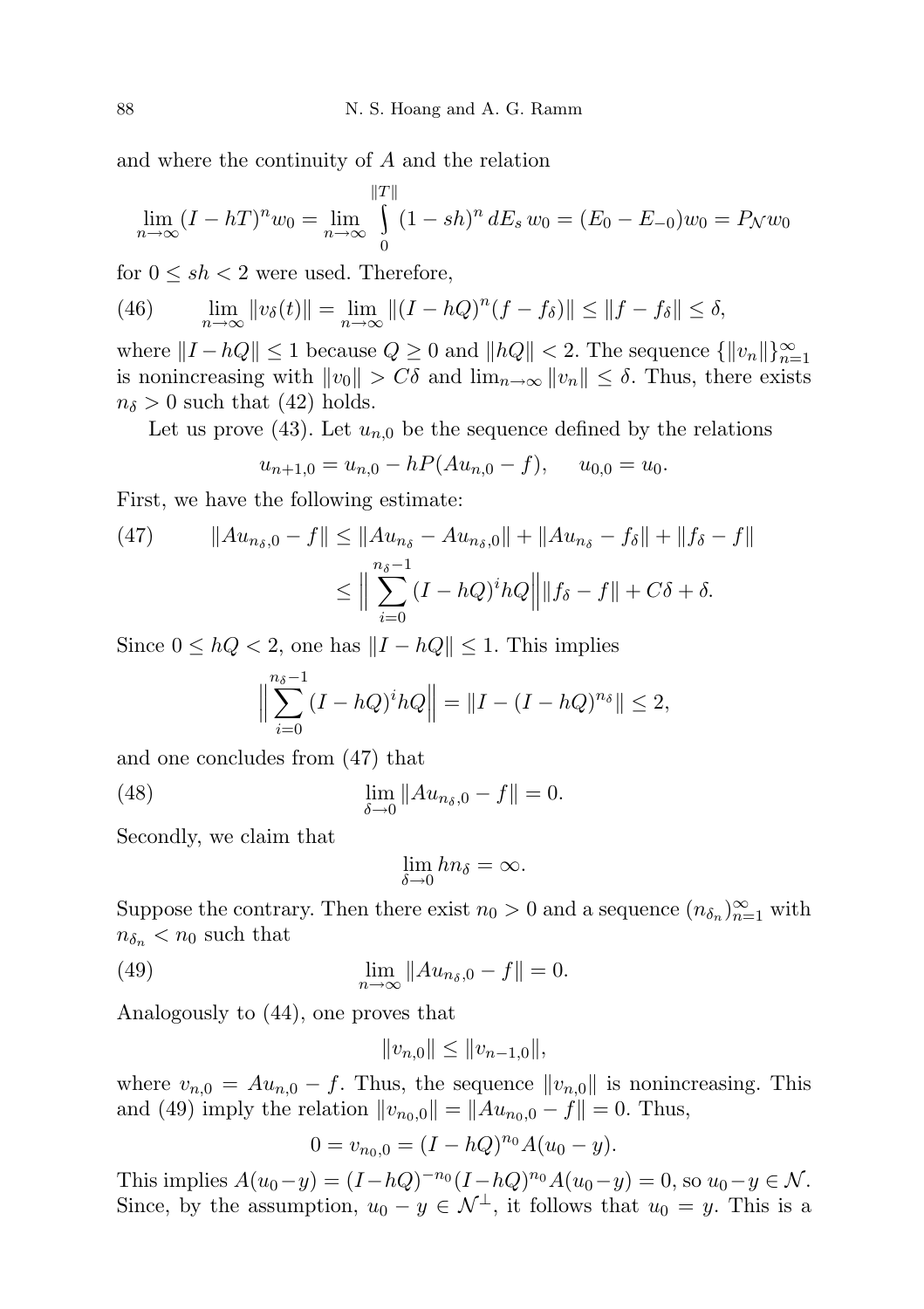contradiction because

$$
C\delta \le \|Au_0 - f_\delta\| = \|f - f_\delta\| \le \delta, \quad 1 < C < 2.
$$

Thus,

(50) 
$$
\lim_{\delta \to 0} h n_{\delta} = \infty.
$$

Let us continue the proof of (43). From (45) and  $||Au_{n\delta} - f_{\delta}|| = C\delta$ , one has

(51) 
$$
C\delta n_{\delta}h = ||n_{\delta}h(I-hQ)^{n_{\delta}}Aw_0 - n_{\delta}h(I-hQ)^{n_{\delta}}(f_{\delta}-f)||
$$
  
\n
$$
\leq ||n_{\delta}h(I-hQ)^{n_{\delta}}Aw_0|| + ||n_{\delta}h(I-hQ)^{n_{\delta}}(f_{\delta}-f)||
$$
  
\n
$$
\leq ||n_{\delta}h(I-hQ)^{n_{\delta}}Aw_0|| + n_{\delta}h\delta.
$$

We note that if  $w_0 \in \mathcal{N}^{\perp}$ ,  $0 \le hT < 2$ , and T is a finite-rank operator, then

(52) 
$$
\lim_{\delta \to 0} n_{\delta} h (I - hQ)^{n_{\delta}} A w_0 = \lim_{\delta \to 0} n_{\delta} h A (I - hT)^{n_{\delta}} w_0 = 0.
$$

From (51) and (52) one gets

$$
0 \le \lim_{\delta \to 0} (C - 1)\delta h n_{\delta} \le \lim_{\delta \to 0} ||n_{\delta}h(I - hQ)^{n_{\delta}} A w_0|| = 0.
$$

Thus,

(53) 
$$
\lim_{\delta \to 0} \delta n_{\delta} h = 0.
$$

Now (43) follows from (50), (53) and Theorem 4. Theorem 5 is proved.  $\blacksquare$ 

## 3. Numerical experiments

**3.1.** Computing  $u_{\delta}(t_{\delta})$ . In [3] the DSM (9) was investigated with  $P =$  $A^*$  and the singular value decomposition (SVD) of A was assumed known. In general, it is computationally expensive to get the SVD of large scale matrices. In this paper, we have derived an iterative scheme for solving ill-conditioned linear algebraic systems  $Au = f_{\delta}$  without using SVD of A.

Choose  $P = (A^*A + a)^{-1}A^*$  where a is a fixed positive constant. This choice of P satisfies all the conditions in Theorem 3. In particular,  $Q =$  $AP = A(A^*A + aI)^{-1}A^* = AA^*(AA^* + aI)^{-1} \geq 0$  is a selfadjoint operator, and  $T = PA = (A^*A + aI)^{-1}A^*A \geq 0$  is a selfadjoint operator. Since

$$
||T|| = \bigg\|\int\limits_{0}^{||A^*A||} \frac{\lambda}{\lambda+a} \, dE_\lambda\bigg\| = \sup_{0\leq \lambda \leq ||A^*A||} \frac{\lambda}{\lambda+a} < 1,
$$

where  $E_{\lambda}$  is the resolution of the identity of  $A^*A$ , the condition  $h||T|| < 2$  in Theorem 5 is satisfied for all  $0 < h \leq 1$ . Set  $h = 1$  and  $P = (A^*A + a)^{-1}A^*$ in (41). Then one gets the following iterative scheme:

(54) 
$$
u_{n+1} = u_n - (A^*A + aI)^{-1}(A^*Au_n - A^*f_\delta), \quad u_0 = 0.
$$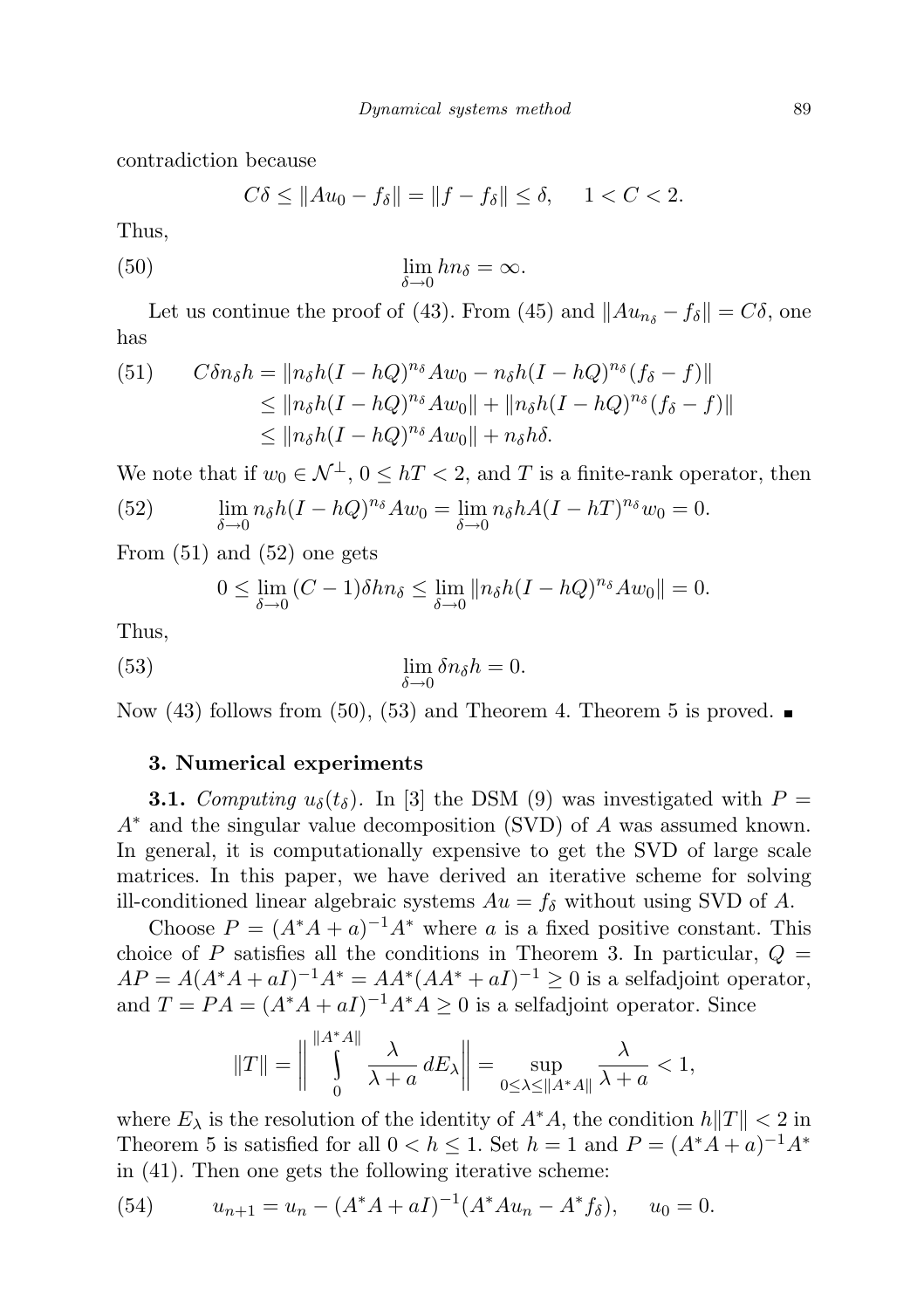We have chosen  $u_0 = 0$  for simplicity. However, one may choose  $u_0 = v_0$ if  $v_0$  is known to be a better approximation to y than 0 and  $v_0 \in \mathcal{N}^{\perp}$ . In iterations (54) we use a stopping rule of discrepancy type. Indeed, we stop the iterations if  $u_n$  satisfies the condition

(55) kAu<sup>n</sup> − fδk ≤ 1.01δ.

The choice of a affects both the accuracy and the computation time of the method. If a is too large, one needs more iterations to approach the desired accuracy, so the computation time will be large. If a is too small, then the results become less accurate because for a too small the inversion of the operator  $A^*A + aI$  is an ill-posed problem since the operator  $A^*A$  is not boundedly invertible. Using the idea of the choice of the initial guess of the regularization parameter from  $[2]$ , we choose  $a$  to satisfy the condition

(56) 
$$
\delta \le \phi(a) := \|A(A^*A + a)^{-1}A^*f_\delta - f_\delta\| \le 2\delta.
$$

This can be done by using the following strategy:

- 1. Choose  $a := \delta ||A||^2 / (3||f_\delta||)$  as an initial guess for a.
- 2. Compute  $\phi(a)$ . If a satisfies (56), then we are done. Otherwise, go to Step 3.
- 3. If  $c = \phi(a)/\delta > 3$ , replace a by  $a/[2(c-1)]$  and go back to Step 2. If  $2 < c \leq 3$ , then replace a by  $a/[2(c-1)]$  and go back to Step 2. Otherwise, go to Step 4.
- 4. If  $c = \phi(a)/\delta < 1$ , then replace a by 3a. If the inequality  $c < 1$  has occurred in an earlier iteration, stop the iterations and use 3a as a in iterations (54). Otherwise, go back to Step 2.

In our experiments, we denote by DSM the iterative scheme (54), by  $VR_i$  a Variational Regularization method (VR) with a as the regularization parameter, and by  $VR_n$  the VR in which Newton's method is used for finding the regularization parameter from a discrepancy principle. We compare these methods in terms of relative error and number of iterations, denoted by  $n_{\text{iter}}$ .

All the experiments were carried out in the double arithmetics precision environment using MATLAB.

**3.2.** A linear algebraic system related to an inverse problem for the heat equation. In this section, we apply the DSM and the VR to solve a linear algebraic system used in [2]. This linear algebraic system is a part of numerical solution of an inverse problem for the heat equation. This problem reduces to a Volterra integral equation of the first kind with [0, 1] as the integration interval. The kernel is  $K(s,t) = k(s-t)$  with

$$
k(t) = \frac{t^{-3/2}}{2\kappa\sqrt{\pi}} \exp\left(-\frac{1}{4\kappa^2 t}\right).
$$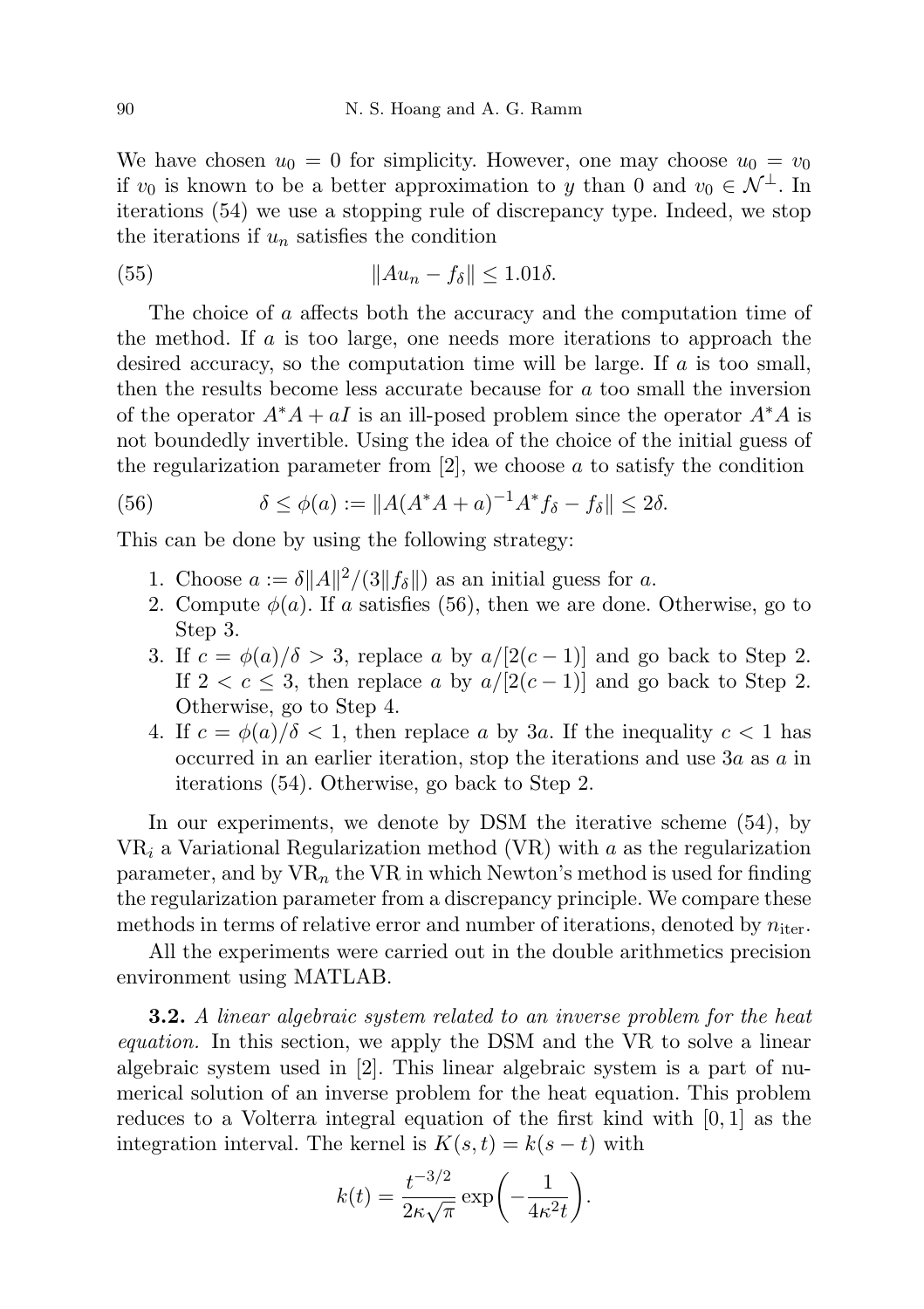Here, we use the value  $\kappa = 1$ . In [2] the integral equation was discretized by means of simple collocation and the midpoint rule with  $n$  points. The unique exact solution  $u_n$  was constructed, and then the right-hand side  $b_n$ was produced as  $b_n = A_n u_n$  (see [2]). In our test, we use  $n = 10, 20, \ldots, 100$ and  $b_{n,\delta} = b_n + e_n$ , where  $e_n$  is a vector containing random entries, normally distributed with mean 0, variance 1, and scaled so that  $||e_n|| = \delta_{\text{rel}} ||b_n||$ . This linear system is ill-posed: the condition number of  $A_{100}$  obtained by using the function *cond* provided by MATLAB is  $1.3717 \cdot 10^{37}$ . This shows that the corresponding linear algebraic system is severely ill-conditioned.

|        | DSM |                                                  | $VR_i$         |                                | $VR_n$ |                                                  |
|--------|-----|--------------------------------------------------|----------------|--------------------------------|--------|--------------------------------------------------|
| $\, n$ |     | $n_{\text{iter}}$ $  u_{\delta} - y  _2/  y  _2$ | $n_{\rm iter}$ | $  u_{\delta} - y  _2/  y  _2$ |        | $n_{\text{iter}}$ $  u_{\delta} - y  _2/  y  _2$ |
| 10     | 3   | 0.1971                                           | 1              | 0.2627                         | 5      | 0.2117                                           |
| 20     | 4   | 0.3359                                           | 1              | 0.4589                         | 5      | 0.3551                                           |
| 30     | 4   | 0.3729                                           | 1              | 0.4969                         | 5      | 0.3843                                           |
| 40     | 4   | 0.3856                                           | 1              | 0.5071                         | 5      | 0.3864                                           |
| 50     | 5   | 0.3158                                           | 1              | 0.4789                         | 6      | 0.3141                                           |
| 60     | 6   | 0.2892                                           | 1              | 0.4909                         | 6      | 0.3060                                           |
| 70     | 7   | 0.2262                                           | 1              | 0.4792                         | 8      | 0.2156                                           |
| 80     | 6   | 0.2623                                           | 1              | 0.4809                         | 7      | 0.2600                                           |
| 90     | 5   | 0.2856                                           | 1              | 0.4816                         | 7      | 0.2715                                           |
| 100    | 7   | 0.2358                                           | 1              | 0.4826                         |        | 0.3405                                           |

**Table 1.** Numerical results for the inverse heat equation with  $\delta_{rel} = 0.05$ ,  $n = 10i, i = \overline{1,10}.$ 



Fig. 1. Plots of solutions obtained by DSM and VR for the inverse heat equation when  $n = 100$ ,  $\delta_{\text{rel}} = 0.05$  (left) and  $\delta_{\text{rel}} = 0.01$  (right)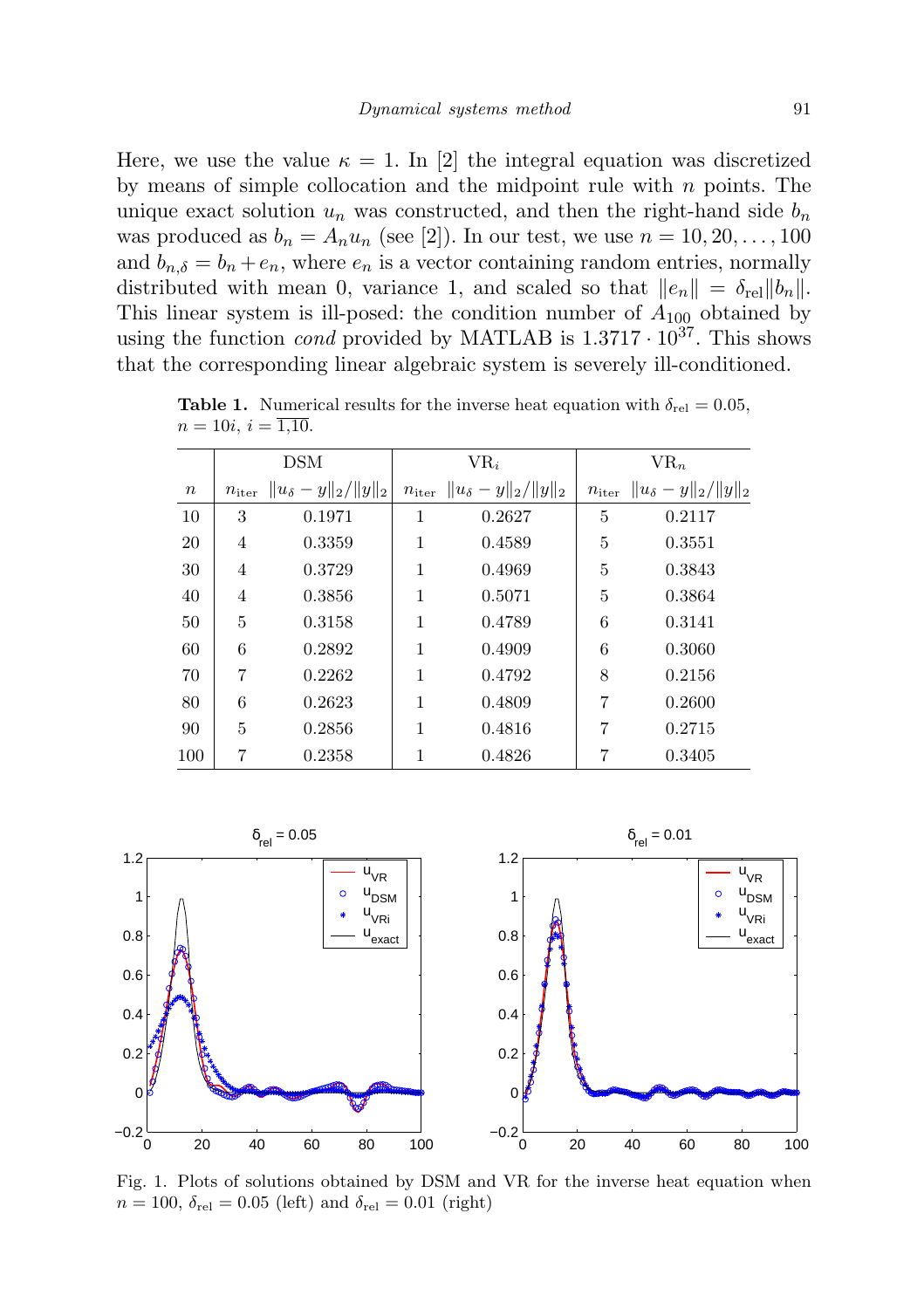Table 1 shows that the results obtained by the DSM are comparable to those by the  $VR_n$  in terms of accuracy. The time of computation of the DSM is also comparable to that of the  $VR_n$ . In some situations, the results by  $VR_n$  and the DSM are the same although the  $VR_n$  uses three more iterations than does the DSM. The conclusion from this table is that DSM competes favorably with the  $VR_n$  in both accuracy and time of computation.

Figure 1 plots numerical solutions to the inverse heat equation for  $\delta_{\text{rel}} =$ 0.05 and  $\delta_{\text{rel}} = 0.01$  when  $n = 100$ . From the figure one can see that the numerical solutions obtained by the DSM are about the same as those by the  $VR_n$ . In these examples, the time of computation of the DSM is about the same as that of the  $VR_n$ .

The conclusion is that the DSM competes favorably with the  $VR_n$  in this experiment.

4. Concluding remarks. The iterative scheme (54) can be considered as a modification of the Landweber iterations. The difference between the two methods is in multiplication by  $P = (A^*A + aI)^{-1}$ . Our iterative method is much faster than the conventional Landweber iterations. The iterative method (54) is an analog of the Gauss–Newton method. It can be considered as a regularized Gauss–Newton method for solving ill-conditioned linear algebraic systems. The advantage of using  $(54)$  instead of using  $(4.1.3)$  in [2] is that one only has to compute the lower upper (LU) decomposition of  $A^*A+aI$  once while the algorithm in [2] requires computing LU at every step. Note that computing the LU is the main cost for solving a linear system. Numerical experiments show that the new method competes favorably with the VR in our experiments.

## References

- [1] R. G. Airapetyan and A. G. Ramm, Dynamical systems and discrete methods for solving nonlinear ill-posed problems, in: Applied Mathematics Reviews, Vol. 1, A. G. Anastassiou (ed.), World Sci., 2000, 491–536.
- [2] N. S. Hoang and A. G. Ramm, Solving ill-conditioned linear algebraic systems by the dynamical systems method (DSM ), Inverse Problems Sci. Engrg. 6 (2008), 617–630.
- $[3] \quad -$ ,  $\quad$ , Dynamical systems gradient method for solving ill-conditioned linear algebraic systems, submitted.
- [4]  $\,\, -,-$ , A nonlinear inequality, J. Math. Inequal. 2 (2008), 459-464.
- $[5] \quad \text{---}, \quad \text{Dynamic}$  systems gradient method for solving nonlinear equations with monotone operators, Acta Appl. Math. (2009), to appear.
- $[6] \quad -,-$ , A new version of the Dynamical Systems Method (DSM) for solving nonlinear equations with monotone operators, Differential Equations Appl. 1 (2009), 1–25.
- $[7] \quad -,-$ , An iterative scheme for solving nonlinear equations with monotone operators, BIT, to appear.